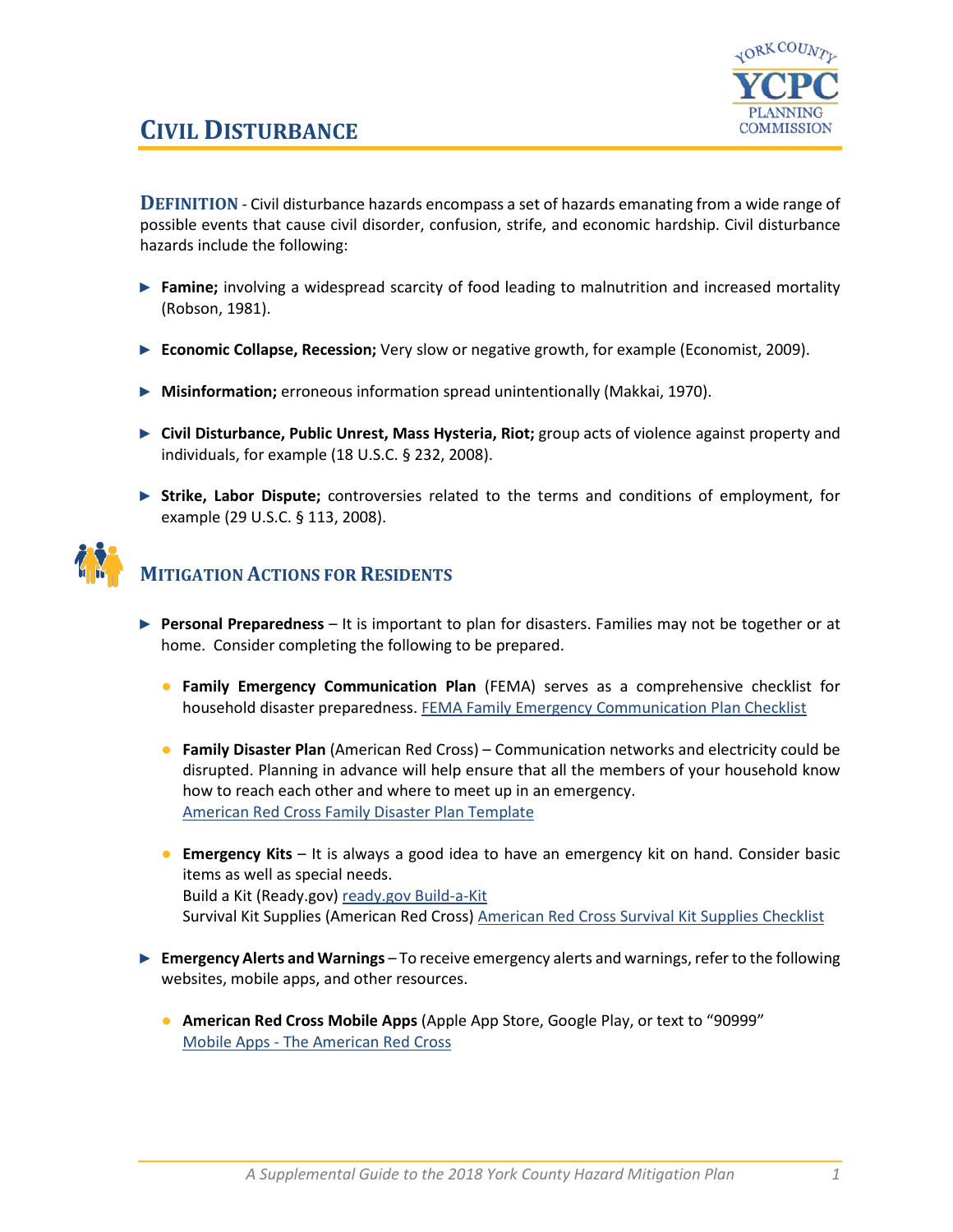

- **South Central Alert** This service allows residents and businesses in an eight county area to be notified of an emergency situation and important alert messages in a variety of ways, including on their cell phones, home and work phones, by text messaging and e-mail. [South Central Alert -](https://www.sctfpa.org/sc-alert.php) Sign Up
- Monitor police news feeds, weather, and news on social media or websites. Receiving periodic updates is vital.
- ► **Prepare a** *Get Home Bag (GHB)* **and keep it in your vehicle** The essentials for your GHB normally recommended include food, water, change of clothes, comfortable footwear (you do not want to walk miles in heels), wind-up AM/FM radio, flashlight, small first aid kit, emergency whistle, paper map, list of emergency contacts, extra cell-phone charger, and prescription medication (at least 24 hours supply).
- ► **Other Suggestions Include:**
	- Have cash on hand and don't let your gas tank go below a quarter of a tank.

## **MITIGATION ACTIONS FOR MUNICIPALITIES**

- ► **Adopt the York County Hazard Mitigation Plan** by resolution or develop and implement a municipal hazard mitigation plan. [York County Hazard Mitigation Plan](http://ycpc.org/DocumentCenter/View/290/Hazard-Mitigation-Plan-PDF)
- ► **Prepare a Continuity of Operations Plan** to ensure that essential functions continue to be performed under a broad range of circumstances, protecting residents and minimizing business interruption. Consider what capital improvements are needed to adequately protect business or properties. [FEMA Continuity of Operations Brochure](https://www.fema.gov/pdf/about/org/ncp/coop_brochure.pdf)
- ► **Prepare an Emergency Operations Plan** which describe who will do what, as well as when, with what resources, and by what authority – before, during, and immediately after an emergency. [FEMA Guide for All Hazards Emergency Operations Planning Guide](https://www.fema.gov/pdf/plan/slg101.pdf)
- ► **Coordination** Develop pre-disaster Memorandums of Agreements or Memorandum of Understanding with adjacent jurisdictions. Build partnerships (neighborhoods, emergency management/first responders, businesses, utility service providers, and local government agencies to strengthen response and recovery.

Related to Civil Disturbance, government and local law enforcement (LLE) should have access and a detailed understanding of critical facilities that may be targeted. Introducing an organization's key personnel to law enforcement is especially beneficial as it gives first responders a good idea what is critical or dangerous to the public. Law enforcement's integration into existing plans should occur well in advance of events. Traffic considerations are especially important, as this aids in keeping key routes open and safe.